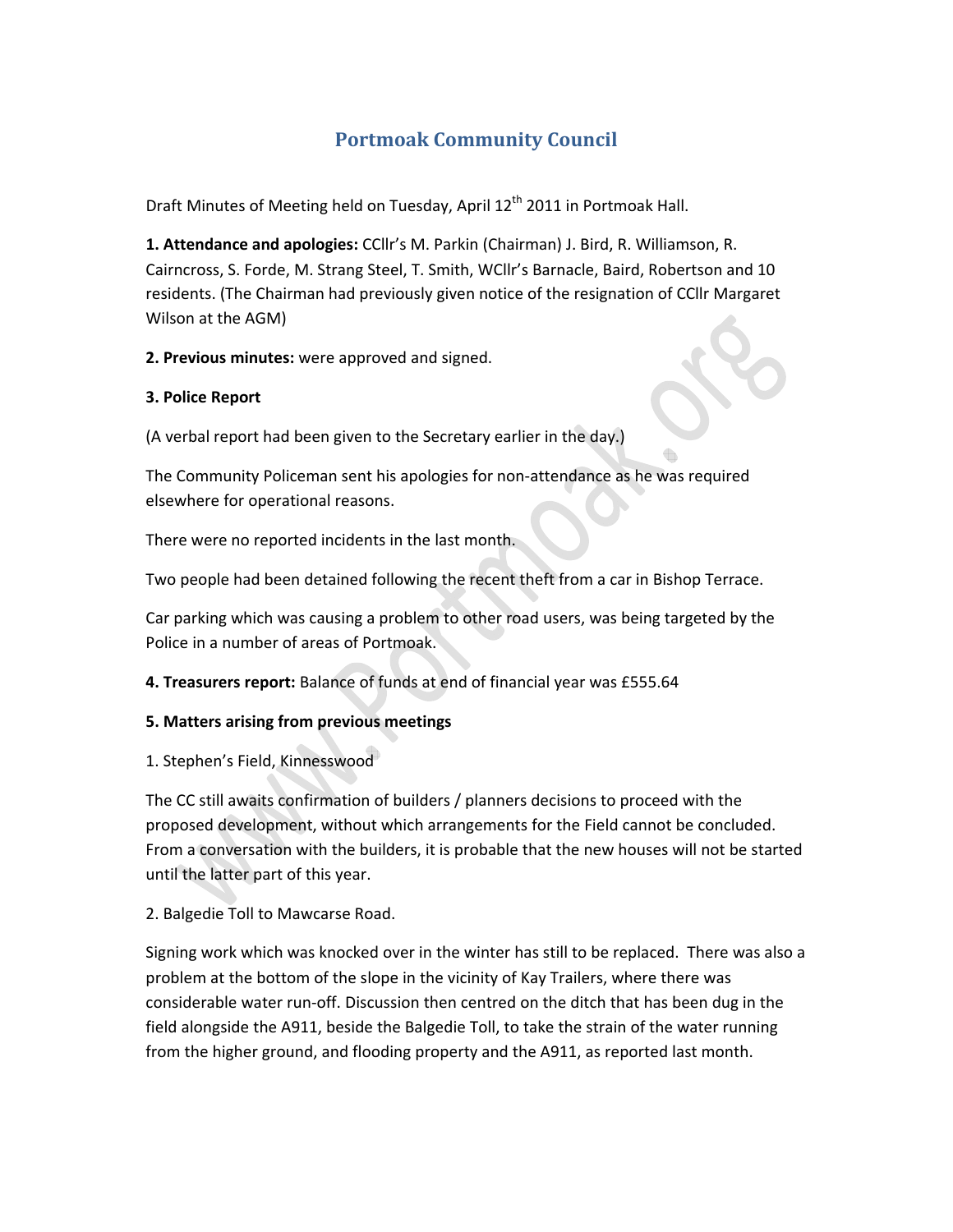3. Hedge alongside playing field, Kinnesswood.

Work had been completed, although road signs had yet to be uplifted. This was a satisfactory outcome.

4. Kinnesswood Bus Shelter area.

The CC would judge the feelings of the community to decide whether there was sufficient interest to make changes to this area, to enhance the centre of the village. It was noted that there would be considerable interest, and it was up to the CC to find a solution. The poor state of the asbestos roof of the present bus shelter could require something to be done sooner rather than later. A resident suggested that the website could be used to gather opinions on the matter.

5. Meeting with Gliding Centre

Two CCllrs had attended a safety presentation at the Gliding Centre. It was organised and designed primarily for pilots. The Chairman had a recent contact with the Gliding Centre and reported that there had not been any potential incidents reported to the Gliding Centre by members of the public. Communication between the Gliding Centre and the CC was now established.

#### 6. Build Outs

The major work on the build outs has now been completed at the Leslie end of Scotlandwell and the Easter Balgedie end of Kinnesswood.

#### 7. Vane Farm Road

WCllr K Baird reported that improvements would be made to this road during 2011.

8. Snow clearance and gritting of roads during last winter

This report has been completed in draft and will be finalised and submitted to Perth and Kinross Council shortly.

9. Water run‐off in vicinity of Balgedie Toll. (See 2 above.)

10. Water level in Loch Leven.

There were a number of issues discussed following last month's suggestion that the water level was being kept high, resulting in path flooding. The Chairman had contacted the River Leven Trustees and had also spoken to a number of local sources for information. Nothing conclusive could be ascertained, and it was decided to ask the River Leven Trustees to provide a clearer explanation of how the level of the Loch was decided.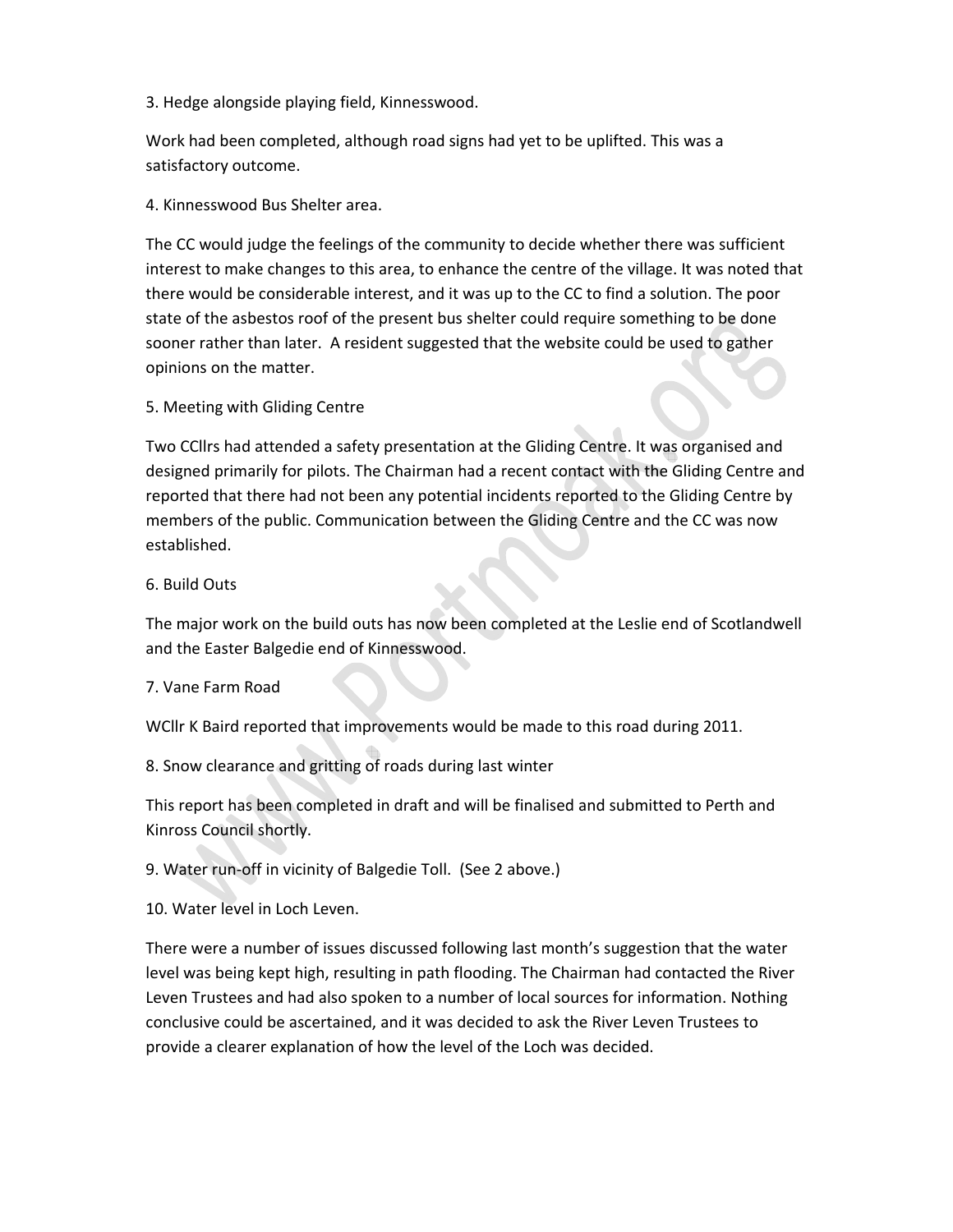# 11. The Convention of Perth and Kinross Community Councils

The Convention was having a problem attracting CC membership and support. A meeting was planned for  $20<sup>th</sup>$  April to ascertain if the Convention should be dissolved, and the Chairman was given a mandate to agree to that decision should an alternative way forward for the Convention not be found.

WCIIr Barnacle suggested that it might be preferable to have a Convention for Kinross-shire Community Councils only, since the Convention in its current form seemed too large to be workable.

#### **6. Subcommittee reports**

#### **Paths, Pavements and Roads**

CCllr Smith reported that grass cutting had been organised this year for the Michael Bruce Way. There were three contractors in Portmoak who carried out grass cutting services and all three had been invited to quote for the work. It was noted that further maintenance work is required on the MBW.

Work on the new path alongside the A911, from Woodmarch to the Church, was almost complete. A resident raised the issue of the appearance of the wall which had been built as part of the access to Portmoak Hall. Two new accesses had been provided to allow access to both the Hall and the Church. Their design supported mothers with children and prams as well as disabled persons. The appearance of the access at the Hall was considered by some residents to be out of keeping with the local surroundings. WCllr Baird had discussed this issue with P&KC who had carried out the work, at a cost of £57000, and she reported that the nature of the work had been agreed by the CC at a site meeting. This was disputed by the CC. It was suggested that a P&KC engineer could be invited to the site to review the position, and WCllr Baird agreed to progress this.

WCllr Baird also agreed to follow up the replacement of the Kilmagadwood sign.

Although there had been reports of pot‐holes and sunken roadside drains, it was not known whether these had been reported to Clarence. CCllr Smith was asked to make a list of these problems, as notified to him, and report to Clarence for attention. WCllr Robertson indicated that P&K Council would provide a record of each such report as their normal procedure.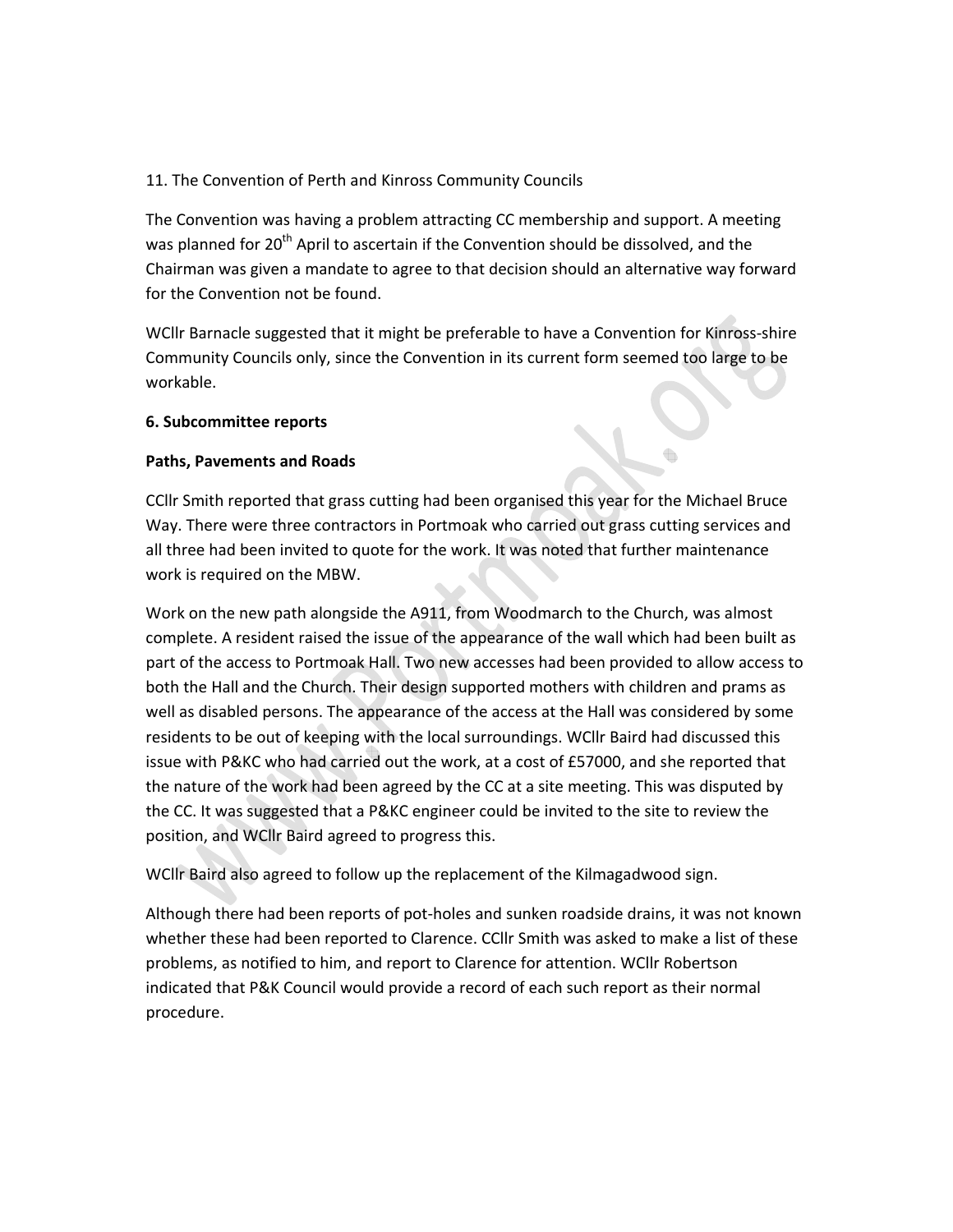## **Planning**

Following the CC meeting on  $8<sup>th</sup>$  March with P&KC Legal Department, it was reported that the issues discussed will be addressed by P&K Council officers at a meeting on April  $26^{th}$ . WCllr Baird will monitor progress.

Three planning applications at Loch Leven Larder (11/00139/FLL; 11/00353/FLL; 11/00354/FLL) had been received. These include extensions to the main building, a multi function room, larger car park, and an improved drainage system. The CC had not objected to these proposals, but had asked for landscaping work to be effected.

An application for an extension to a house in Scotlandwell had been received (11/00388/FLL.) This would be considered shortly.

A resident had previously contacted the CC asking if the siting of a static caravan at the Cattery at Scotlandwell required planning permission. After some discussion, a resident confirmed that a planning application had in fact been submitted for the approval of this static caravan.

# **7. Ward Cllr reports**

WCllr Robertson reported that following a speed limit report throughout Kinross‐shire it was agreed to make an area either side of Auchmuirbridge 40mph, and the road from Pittendriech to Kinnesswood 40 mph.

It was also noted that a 20mph restriction would be introduced in certain areas.

WCllr Barnacle commented on the wider issues that he felt surrounded the recent Kilmagadwood planning decision made by the P&KC Development Control Committee, and he would be forwarding his concerns to WCllr Baird, the Convenor of the Council's Scrutiny Committee.

A resident also raised two other points which he felt should be raised regarding the Kilmagadwood decision. The first was to ask how many times the Convenor of the Council's Development Control Committee had voted in favour of a developer, and how many times against a developer; and the second was to ask the CC to write regarding the need to change the Kilmagadwood village settlement boundary, to prevent further westward development along the A911. WCllr Baird agreed to ask the first question, and the CC agreed to write regarding the Kilmagadwood boundary.

#### **8. AOCB**

There was no other new business.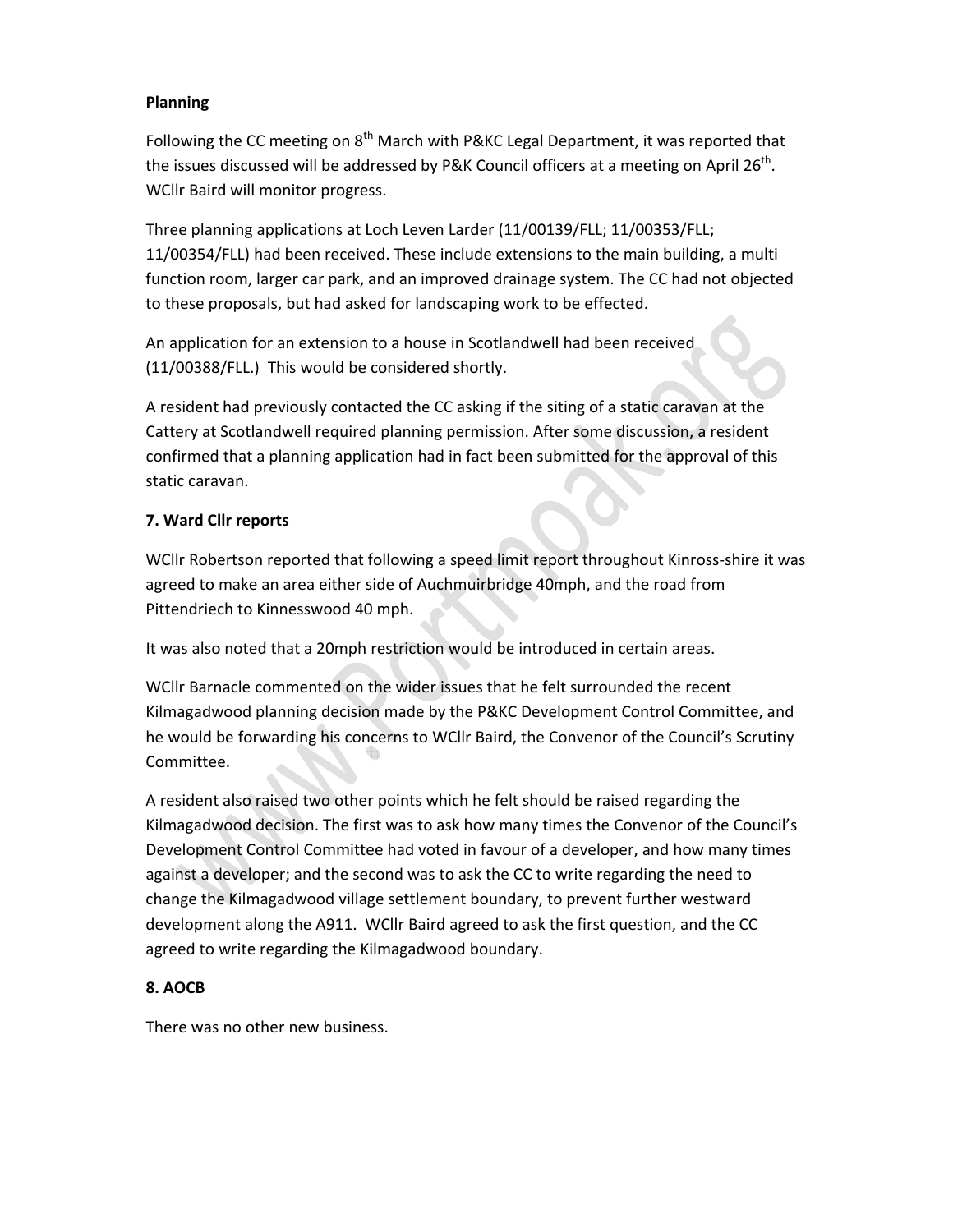#### **9. Communications since last meeting**

T in the Park Local Community Forum report ………Apr 08 2011

Tayscreen, screen office for P&KC UK Govt plans for Local TV... Apr 08 2011,

E mail from resident asking about planning for static caravan at cattery, Scotlandwell

Close the Convention? Your call………. Apr 06 2011,

Weekly List……… Apr 05 2011,

Weekly Decision List ………Apr 04 2011,

Perth & Kinross Outdoor Access Open meeting 10th May... Apr 04 2011,

Weekly List Of Planning Decisions... Mar 30 2011,

Weekly Planning List ……… Mar 30 2011,

Community capacity Building ‐ Satisfaction survey……… Mar 29 2011,

Community Engagement in the Planning process, waste training... Mar 28 2011,

Planning Weekly List ……..Mar 23 2011,

Dissolution of Convention of P&KC community councils…………. Mar 22 2011,

Loch Leven Community Campus Partnership………………….... Mar 16 2011,

Briefing, Tayplan strategic development planning,St ANdrews, May ……….... Mar 14 2011,

Planning Process Training …………………Mar 10 2011,

Planning Aid for Scotland ‐ Fr... Mar 09 2011,

The next meeting will be held on Tuesday May  $10^{th}$  2011 in the Primary School at 7.00pm